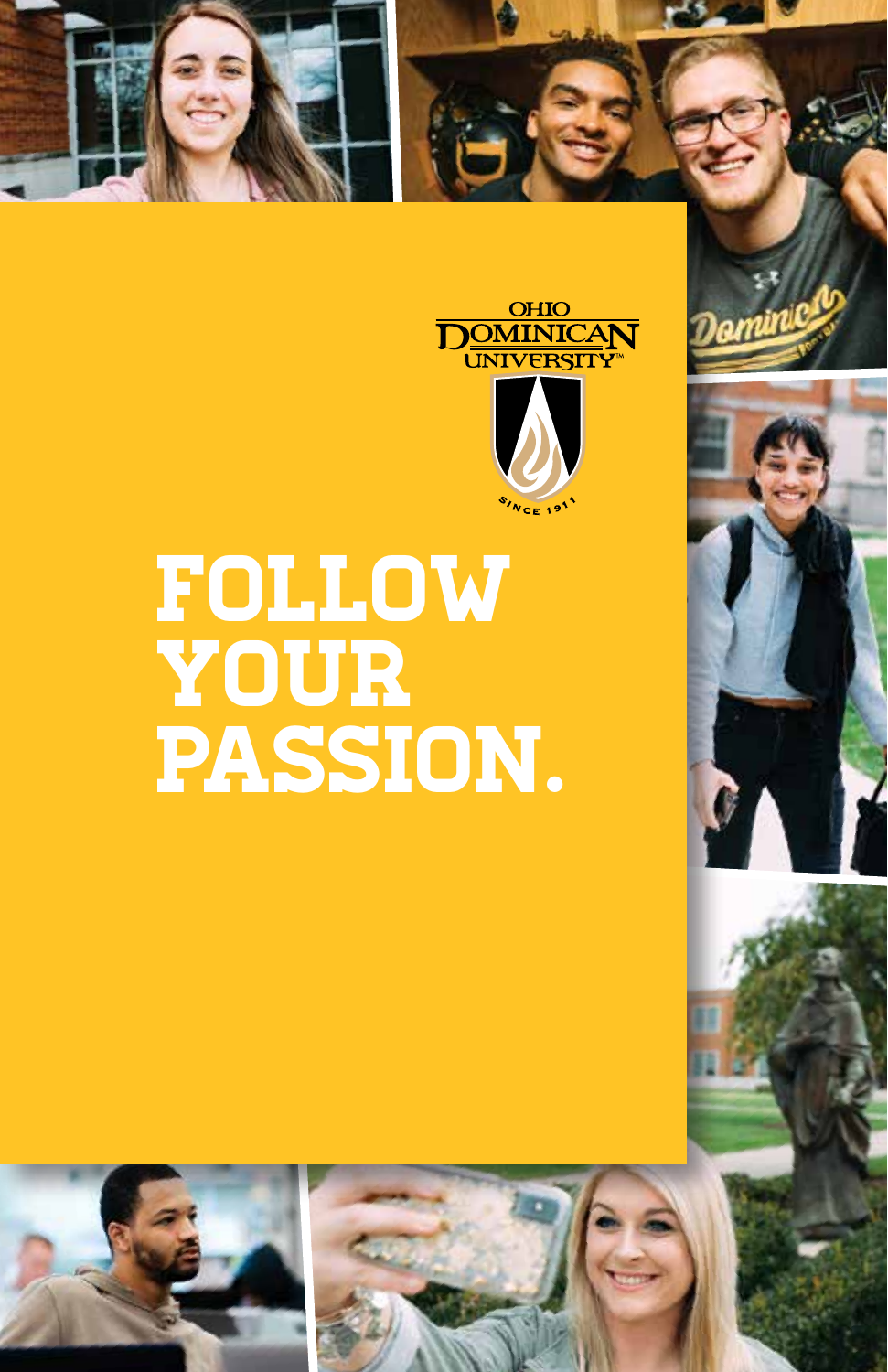#### **LEARNING SPACES**

From the labs to the library, ODU is filled with extraordinary places that will spark your interests, ignite your curiosity, and help you give your passion real purpose.

Our faculty favorites:

- Science & Cadaver Labs
- Academic Resource Center
- Math & Writing Labs

## Wherever it may lead you.

When you follow your passion, you're following the things that make your life rich and your heart full. And no one can help you champion your passions like ODU. In fact, our entire campus is set up to make it easy to do what you love. Seriously. Take a look around.

#### apply now

The sooner you complete your application, the sooner we can let you know if you're in. Best part? It's completely free!

**Get started: ohiodominican.edu/ApplyNow**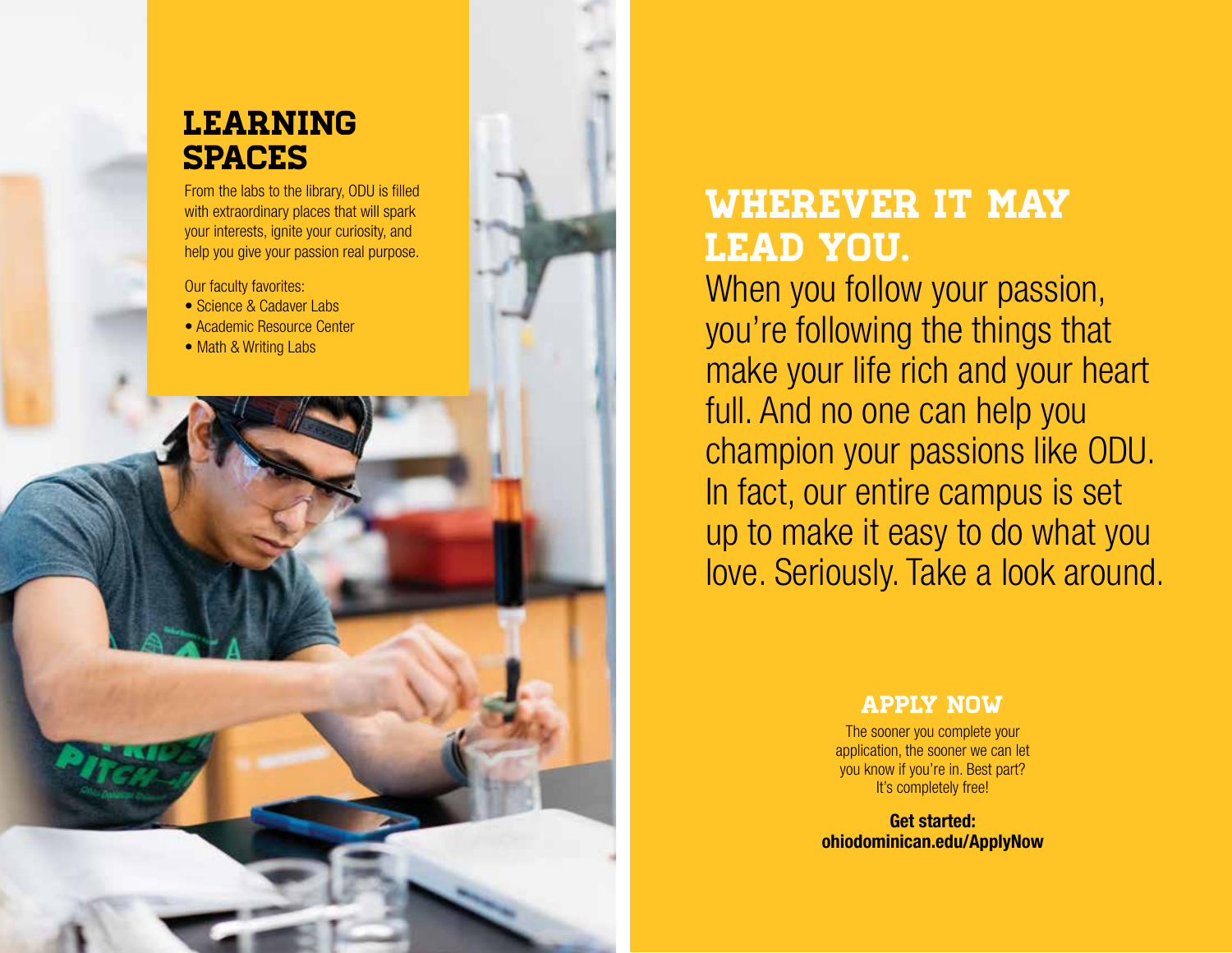#### **LEARNING SPACES**

From the labs to the library, ODU is filled with extraordinary places that will spark your interests, ignite your curiosity, and help you give your passion real purpose.

Our faculty favorites:

- Science & Cadaver Labs
- Academic Resource Center
- Math & Writing Labs

### **ACTIVE SPACES**

- Food Court at the Griff
- Alum Creek Trail
- Fitness Center

#### **PERSONAL SPACES**

Laughing. Running. Eating. Singing. Joking. Whatever you love to do, you and your friends will have all the space you need on our 75-acre campus.

Top student picks:

Occasionally, you'll need down time. When you do, you'll be able to find some quiet corners to reflect, read, or spend time on your favorite hobby. And don't forget – you'll always have your cozy bed to fall into.

Best spots for thinking:

- Meditation Room in the Griff
- Benches on the Oval
- Christ the King Chapel